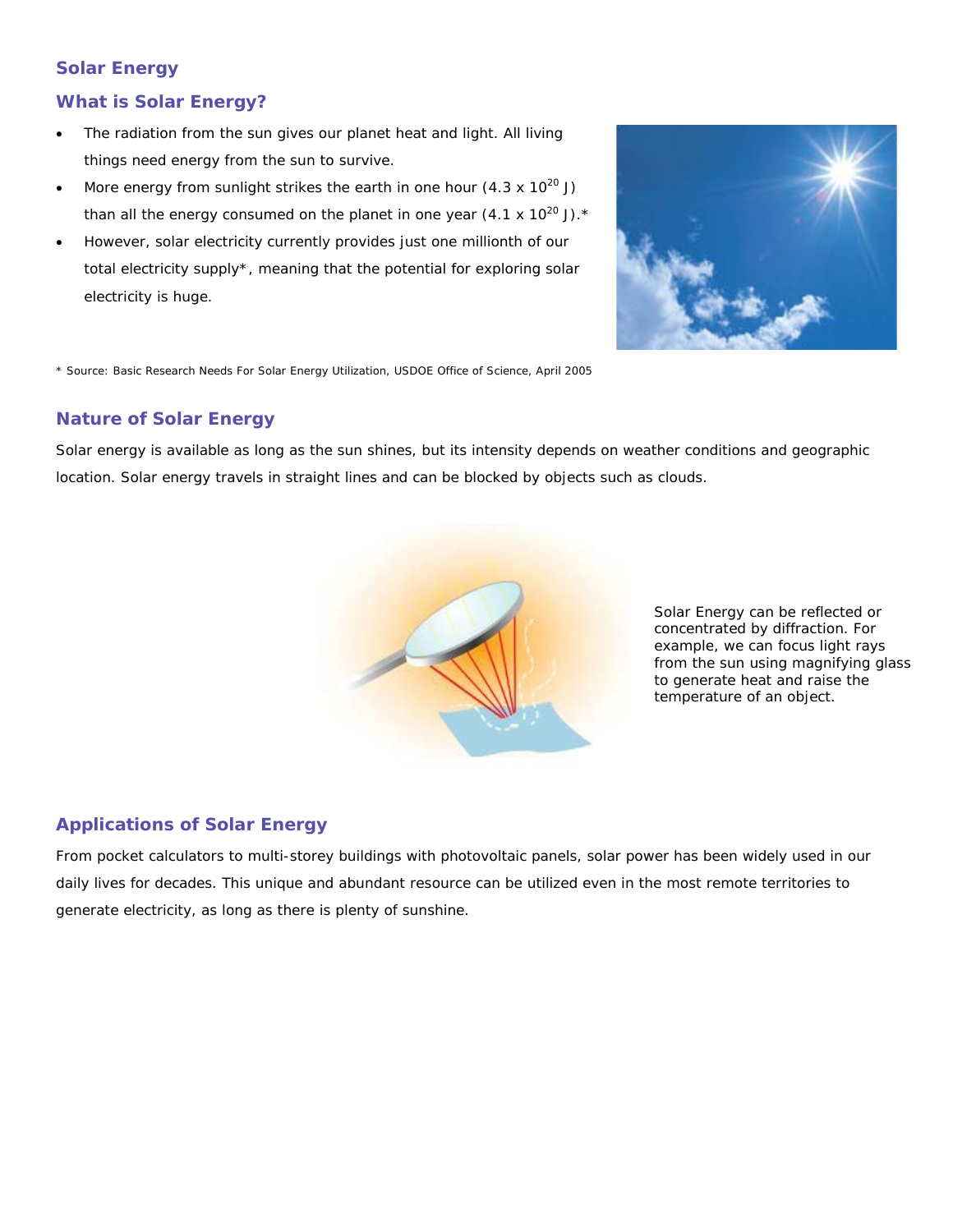#### **Popular solar energy conversion systems:**

#### Solar Photovoltaic (PV) Systems

Sunlight can generate electricity directly using photovoltaic (PV) cells. PV panels, assembled from PV cells, can be grouped into arrays to generate electrical power for practical applications.



In 2010, HK Electric commissioned the largest thin-film photovoltaic system at Lamma Power Station in Hong Kong with installed capacity of 550kW.



Solar PV panels mounted on the rooftop of HK Electric's Marsh Road Station Building.



PV panels mounted on Chow Yei Ching Building, HKU.

### Solar Thermal Collectors

#### • Solar Hot Water Systems

This is a very common application for solar energy. A collector is placed on the roof or wall of a building facing the sun to absorb solar radiation, which then heats the water, storing it for later use.

#### • Solar Thermal Electricity

Solar thermal collectors concentrate solar radiation into heat energy to produce steam, which then turns a turbine to produce electricity.



Solar hot water system installed at Lamma Power Station in Hong Kong.



Concentrating solar power plant in the Mojave Desert, California, USA. Courtesy: DOE/NREL Credit: Gretz, Warren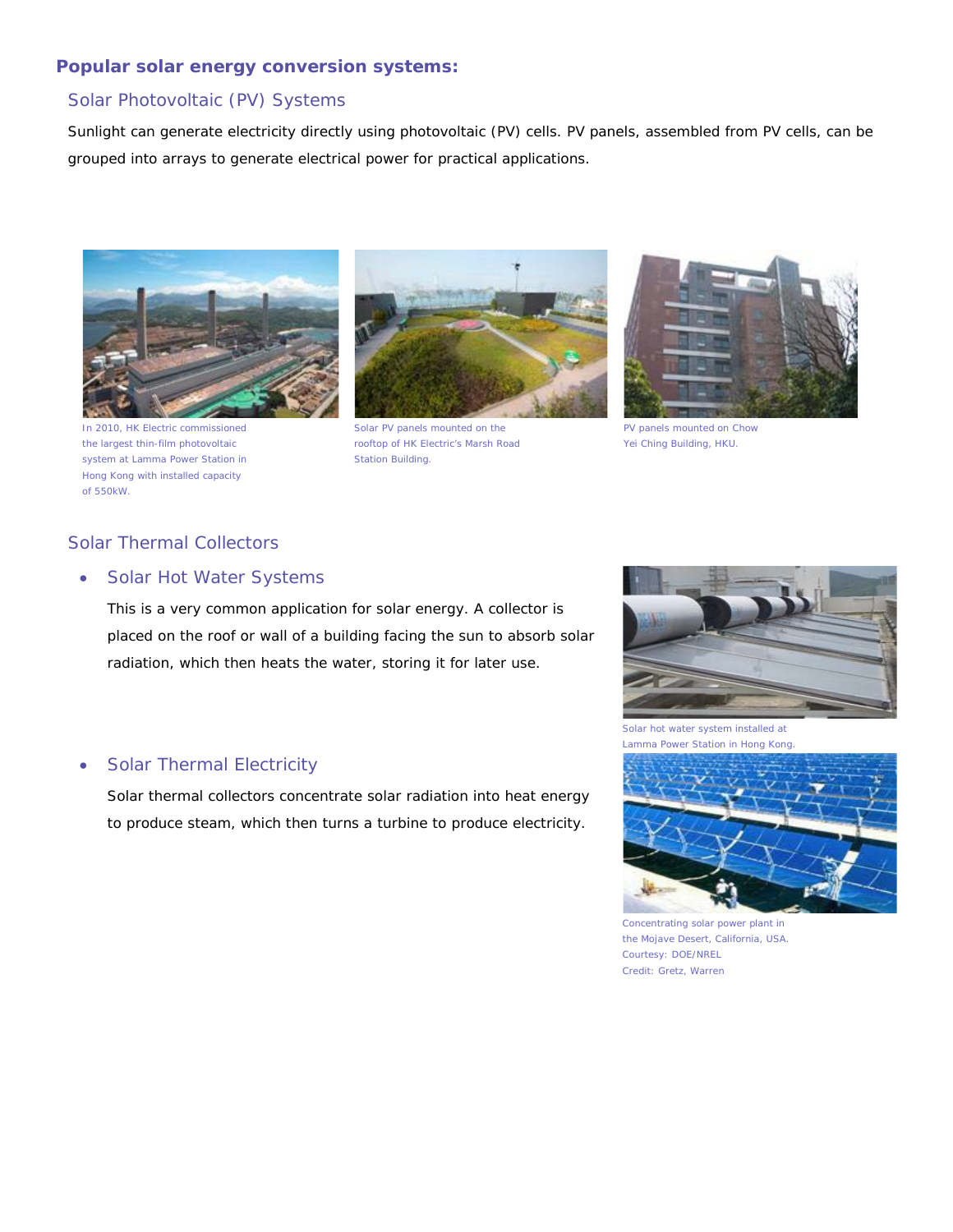# **Pilot Application of Solar Collectors for Power Generation**

### Solar Dish Stirling System

25 kW solar dish in Sandia National Laboratories test site, Albuquerque, New Mexico, USA.





Courtesy: Stirling Energy Systems, Inc

Courtesy: Stirling Energy Systems, Inc

### Concentrating solar power plants (PS20)



PS20 is a 20MW solar power plant in Seville, Spain. The plant uses a field of 1,255 flat mirrors to concentrate sunlight on a receiver mounted on the central tower to produce steam which drives a turbine to generate electricity.

#### Solar Photovoltaic (PV) Systems

PV cells directly convert sunlight into electricity using crystalline or amorphous silicon semiconductors. Compared with conventional crystalline silicon type PV panels, amorphous silicon thin film photovoltaic (TFPV) modules use very little semiconductor material and require less energy in the manufacturing process. Hence TFPV has shorter energy pay back time, leading to lower capital cost.

PV systems can be connected directly to grid or operated in standalone systems with backup batteries. The operations are quiet and easy to maintain.



When sunlight strikes the PV cells, exited electron moves to the top, creating a negative charge on the front surface and a positive charge on the back surface. An electric current will flow through a device, such as a light bulb, that is connected to the PV cell.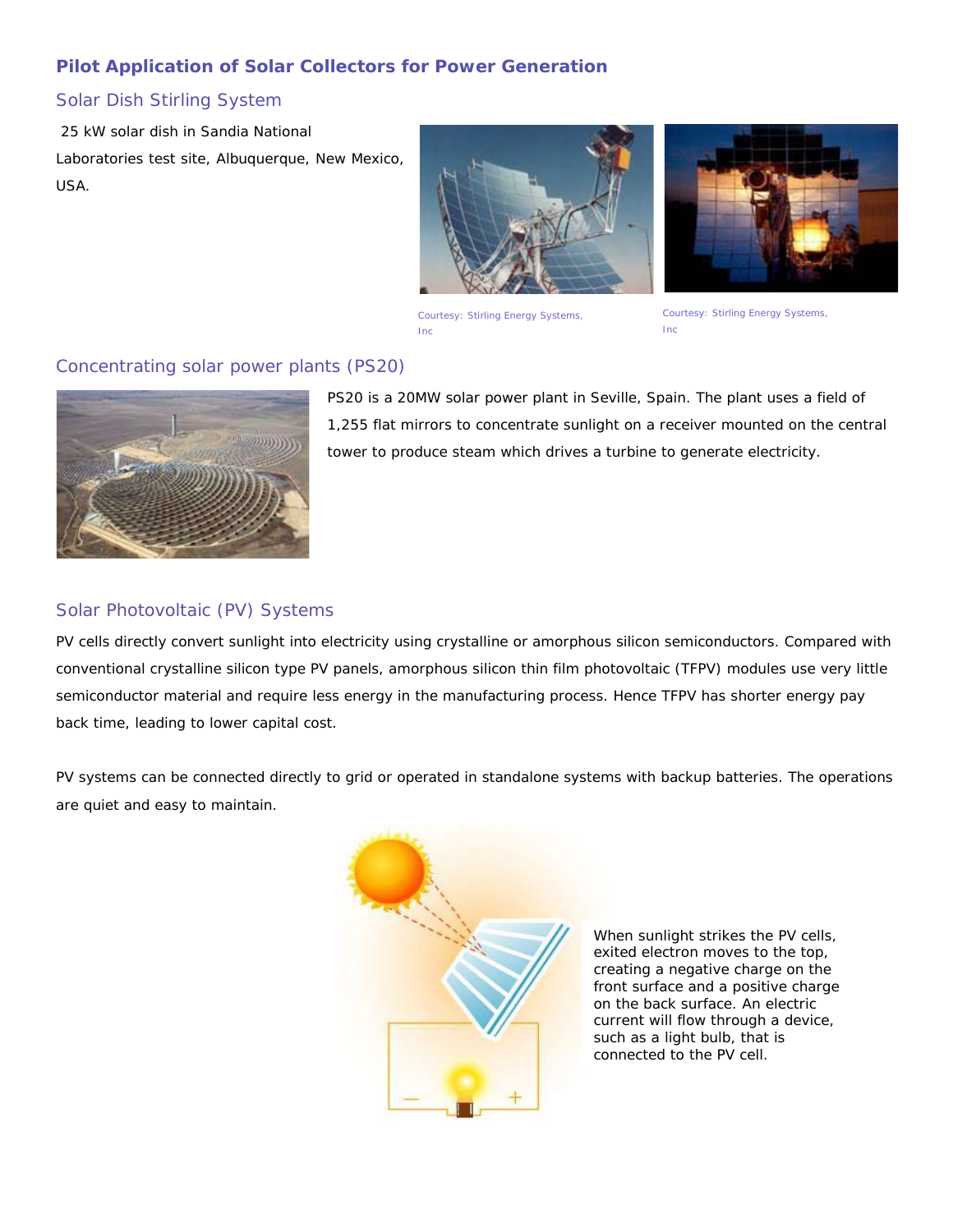## Solar Hot Water Systems

Solar hot water systems are usually made up of collectors, storage tanks, piping and controls. Collectors capture incoming solar radiation and heat the water, which is then stored in tanks for domestic and other uses. Solar energy is stored as heat for later use. Solar hot water systems are usually mounted on the roof or wall of houses or low-rise buildings.

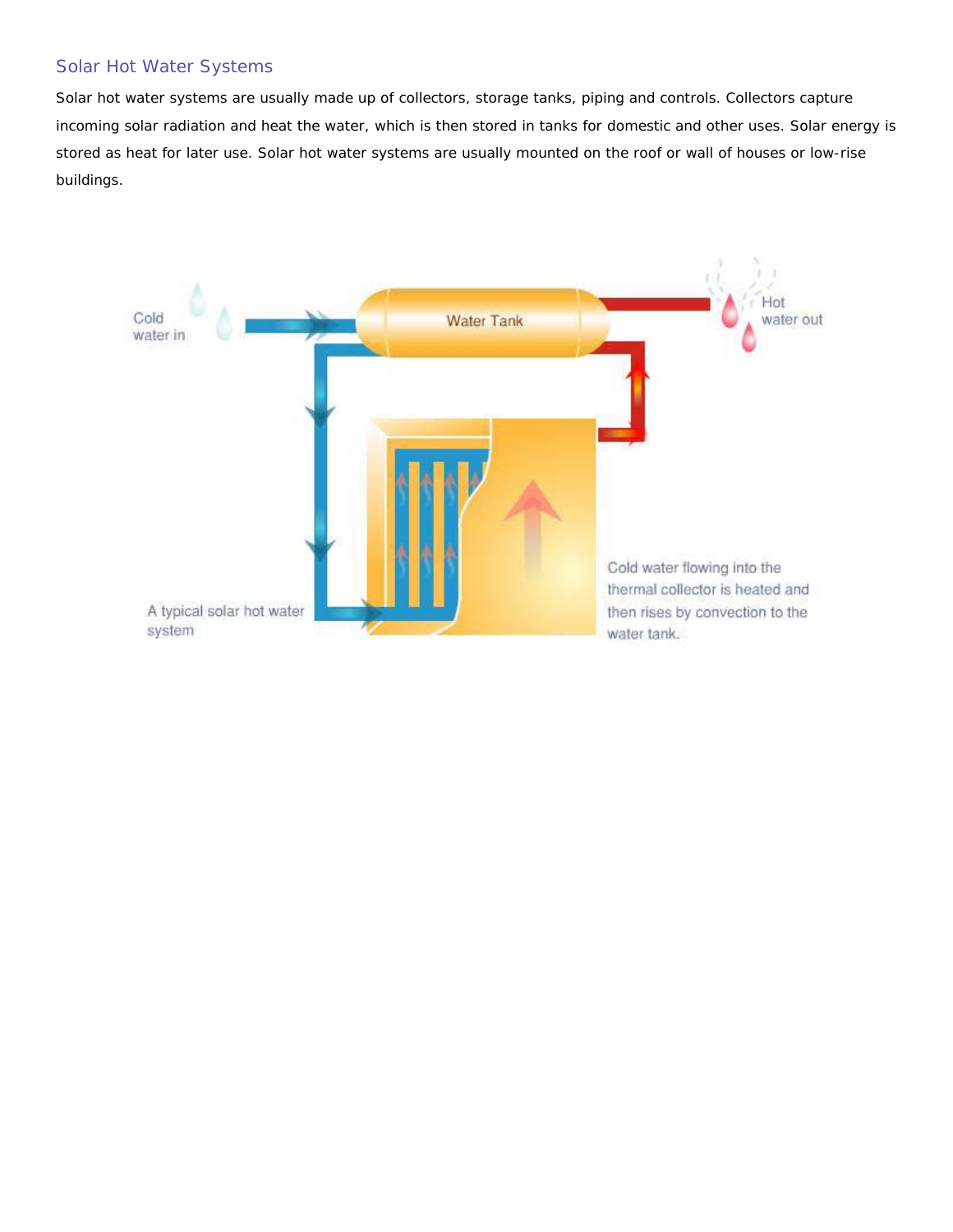### **Application Worldwide**

PV systems offer a number of unique benefits that have led to their rapid growth in popularity in recent years. This growth was particularly impressive in countries such as Germany, Spain and Japan which led the world in terms of total PV installed capacity as of the end of 2008\*.

| Rank | Country | <b>Installed Capacity</b> |
|------|---------|---------------------------|
|      | Germany | 5,340 MW                  |
|      | Spain   | 3,354 MW                  |
| ◡    | Japan   | 2,144 MW                  |

\* Source: International Energy Agency Photovoltaic Power Systems Programme (PVPS) Annual Report 2008



Japan Small-scale rooftop PV systems are commonly used for domestic purposes. Courtesy: IEA PVPS website: http://www.iea-pvps.org



**Germany** This picture shows one of the world's largest grid-connected PV systems (10 MW), Bavaria Solarpark. Photo courtesy PowerLight Corp.



Spain This picture shows one of the world's largest photovoltaic plant (60MW), Omedilia Photovoltaic Park.

# **Benefits of Solar Energy**

#### It is abundant

Solar energy is generally available everywhere, every day, though the intensity varies with weather conditions and geographical locations.



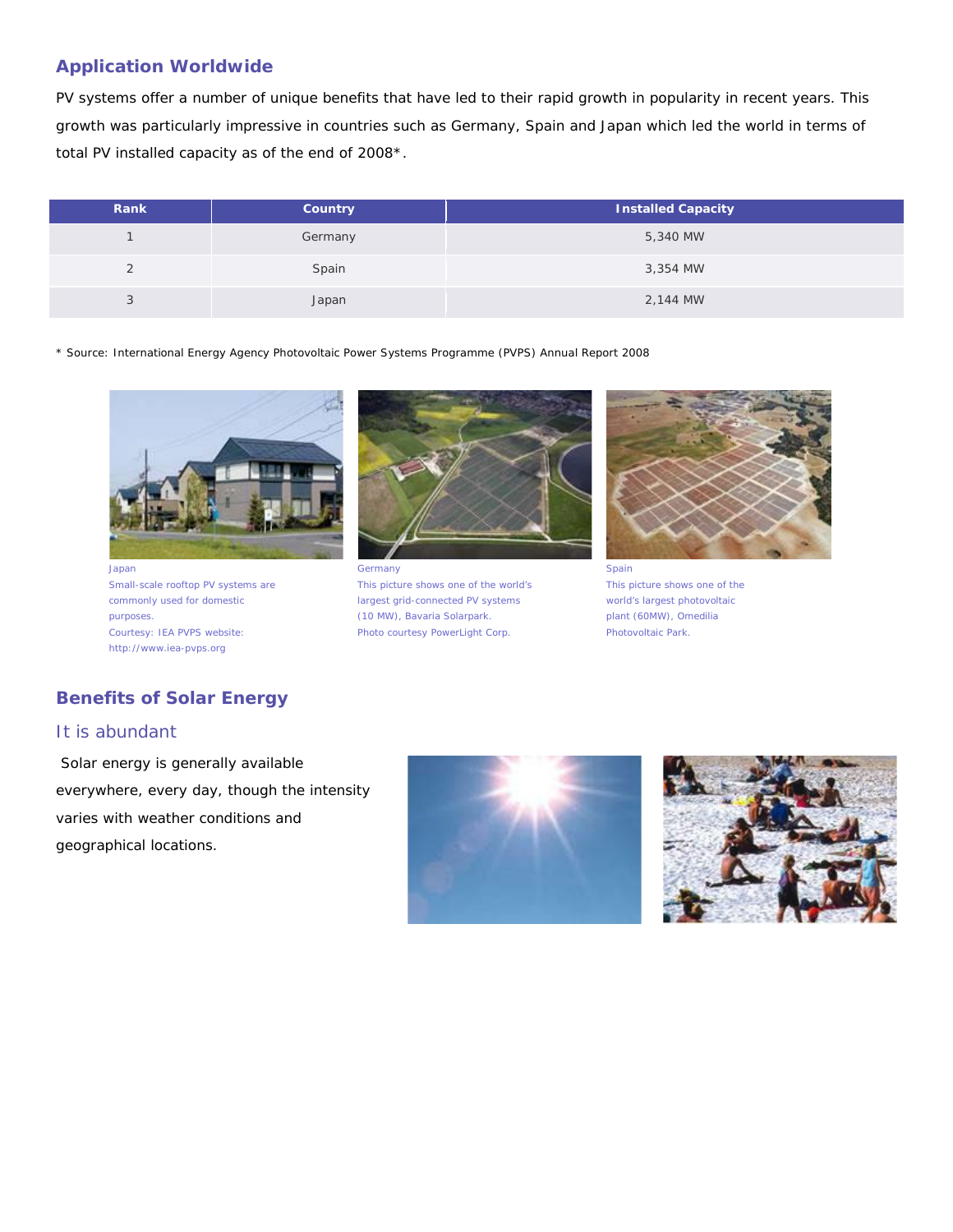# It is environmentally friendly





Solar power does not emit noise, heat or greenhouse gases. It will not deplete natural resources. Every 1,200 units of solar electricity generated reduces around 1 tonne of carbon dioxide  $(CO_2)$  that would normally be produced through fossil fuels.

#### It is convenient to install

Solar panels can be retrofitted into existing building structures and fixtures.





Courtesy: IEA PVPS website: http://www.iea-pvps.org

# **Challenges of Solar Energy**

It is unpredictable





The availability of solar energy is controlled by nature. It is only available during daylight hours and with clear skies.